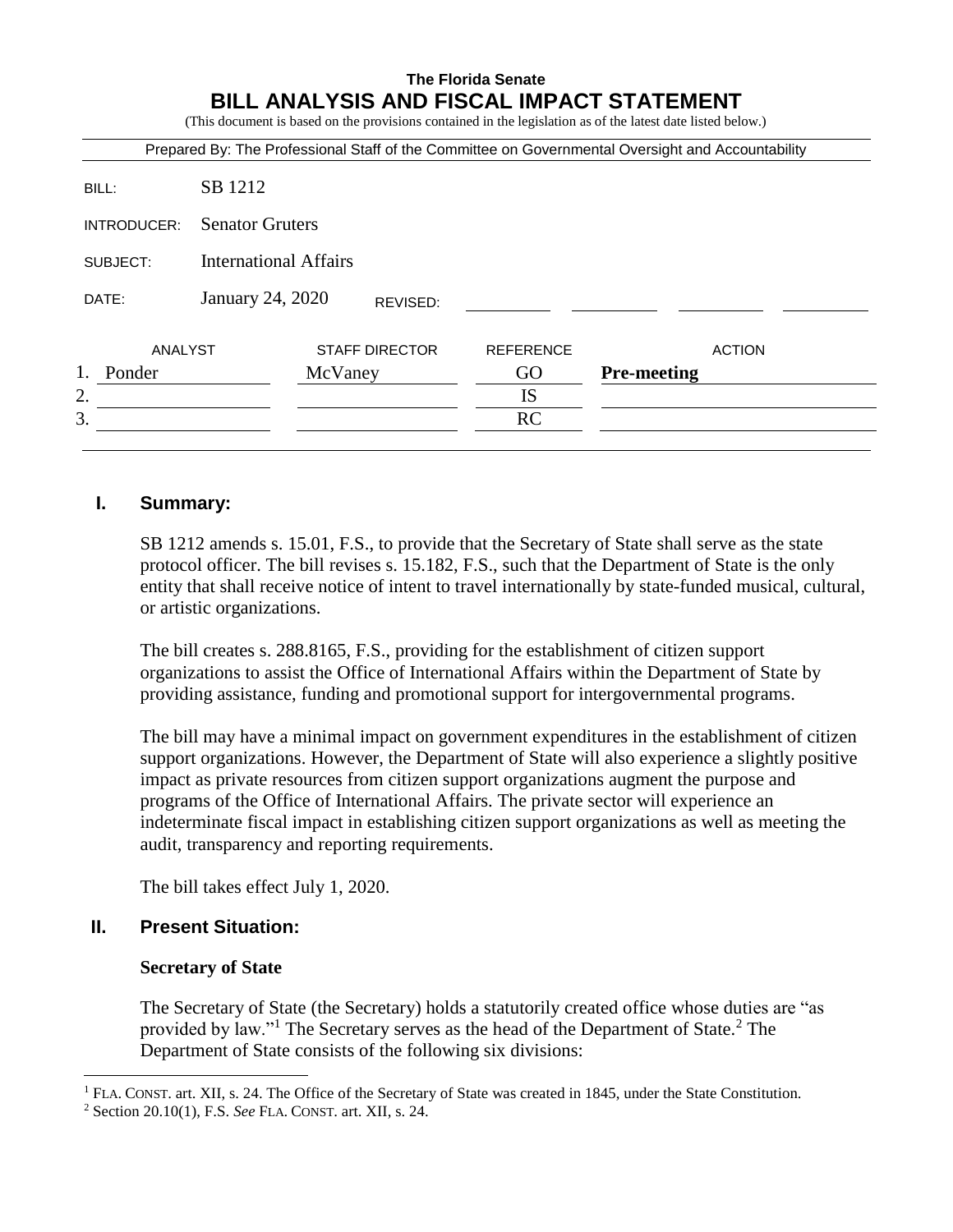- Division of Elections:
- Division of Historical Resources;
- Division of Corporations;
- Division of Library and Information Services;
- Division of Cultural Affairs; and the
- Division of Administration.<sup>3</sup>

The Secretary is appointed by the Governor, subject to confirmation by the Senate and performs the functions conferred by the State Constitution upon the custodian of state records.<sup>4</sup> Pursuant to Chapter 15, F.S., the Secretary of State is the custodian of the constitution, the Great Seal of this state, the original statutes, and of the resolutions of the Legislature, and of all the official correspondence of the Governor. <sup>5</sup> The Department of State is required to maintain a register and an index of all official letters, orders, communications, messages, documents and other official acts issued or received by the Governor or the Secretary of State, and record these in a book numbered in chronological order.<sup>6</sup> Before issuing any order or transmission of an official letter, communication or document from the executive office or promulgation of any official act or proceeding, except military orders, the Governor is required to deliver the same or a copy thereof to the Department of State for recordation.<sup>7</sup>

#### **Notice of International Travel**

The Department of Economic Opportunity (DEO) "assist[s] the Governor in working with the Legislature, state agencies, business leaders, and economic development professionals to formulate and implement coherent and consistent policies and strategies designed to promote economic opportunities to all Floridians."<sup>8</sup>

In accordance with s. 15.182, F.S., if a musical, cultural or artistic organization that receives state funding is traveling internationally for a presentation, performance, or other significant public viewing, including an organization associated with a college or university, such an organization is required to notify the DEO of its intention to travel as well as the date, time and location of each appearance. DEO, in conjunction with Enterprise Florida, Inc.  $9$  (EFI), is required to act as an intermediary between artistic organizations and Florida businesses to encourage and coordinate joint undertakings, such as the sponsoring of cultural events. $10$ .

Section 15.182(3), F.S., requires an organization to provide notice to the Department of State at least 30 days prior to the date international travel is to commence. If the intention to travel internationally is not formed 30 days in advance, notice to the Department of State shall be given

7 *Id.* 

 $\overline{a}$ 

<sup>10</sup> Section 15.182(2), F.S.

<sup>3</sup> Section 20.01(2), F.S.

 $4$  Section 20.10(1), F.S.

<sup>5</sup> Section 15.01, F.S.

<sup>6</sup> Section 15.01, F.S.

<sup>8</sup> Section 20.60, F.S.

<sup>&</sup>lt;sup>9</sup> Enterprise Florida, Inc., created by s. 288.901, F.S., serves as the state's economic development organization, operating under a contract with DEO. Enterprise Florida, Inc., is a nonprofit corporation, governed by a board of directors chaired by the Governor.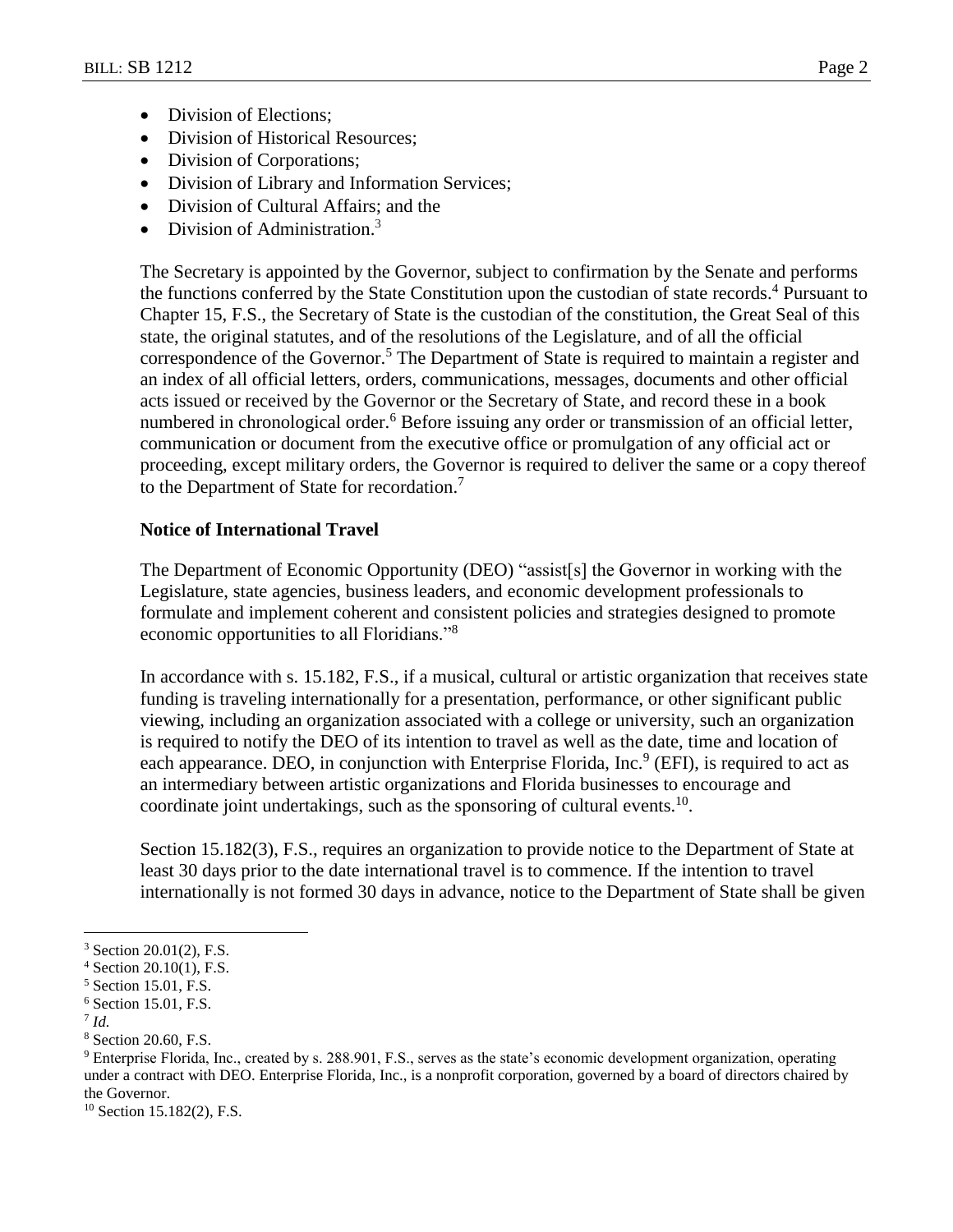as soon as feasible.<sup>11</sup> Thus, under this section, notice of intent to travel internationally by statefunded organizations must be given to both DEO and the Department of State. Section 15.182(3),F.S., further requires that the Department of State take "an active role in informing such groups of the responsibility to notify the [D]epartment [of State] of travel intentions."

# **The State Protocol Officer**

The Governor, pursuant to s. 288.012(7), F.S., may designate a state protocol officer (SPO) who shall be housed within the Executive Office of the Governor. The SPO is required to develop maintain, publish, and distribute the state protocol manual.<sup>12</sup> The SPO is responsible for consular operations and the sister city and sister state program as well as serving as a liaison with foreign, federal and other international organizations and with local governments.<sup>13</sup> The SPO must maintain consular relations between the state and all foreign governments doing business in Florida and has the duty to ensure all federal treaties regarding foreign privileges and immunities are properly observed by monitoring U.S. Laws and directives.

Additionally, the SPO is required to:

- Establish a viable system of registration for foreign government officials residing or having jurisdiction in the state<sup>14</sup>;
- Maintain and systematically update a current and accurate list of all such foreign governmental officials, consuls, or consulates;
- Issue certificates to such foreign governmental officials after verification pursuant to proper investigations through U.S. Department of State sources and the appropriate foreign government;
- Verify entitlement to sales and use tax exemptions pursuant to U.S. Department of State guidelines and identification methods;
- Verify entitlement to issuance of special motor vehicle license plates by the Department of Highway Safety and Motor Vehicles to honorary consuls or such other officials representing foreign governments who are not entitled to issuance of special Consul Corps license plates by the U.S. Government;
- Establish a system of communication to provide all state and local law enforcement agencies with information regarding proper procedures relating to the arrest or incarceration of a foreign citizen;
- Request the Department of Law Enforcement to provide transportation and protection services when necessary pursuant to [s. 943.68;](https://1.next.westlaw.com/Link/Document/FullText?findType=L&pubNum=1000006&cite=FLSTS943.68&originatingDoc=NF1699400E90611E2A5EFA1428CB399FF&refType=LQ&originationContext=document&transitionType=DocumentItem&contextData=(sc.Search))
- Coordinate, when necessary, special activities between foreign governments and Florida state and local governments (such as Consular Corps Day, Consular Corps conferences, and various other social, cultural, or educational activities);
- Notify all newly arrived foreign governmental officials of the services offered by the SPO.<sup>15</sup>

 $\overline{a}$ 

 $11$  Section 15.182(3), F.S.

<sup>12</sup> Section 288.012(7), F.S.

<sup>&</sup>lt;sup>13</sup> Section 288.816(1), F.S.

<sup>&</sup>lt;sup>14</sup> This provisions instructs that an emphasis shall be placed on maintaining active communication between the SPO and the U.S. Department of State in order to be currently informed regarding foreign governmental personnel stationed in, or with official responsibilities for, Florida. Active dialogue shall also be maintained with foreign countries which historically have had dealings with Florida in order to keep them informed of the proper procedure for registering with the state.

<sup>15</sup> Section 288.816(2), F.S.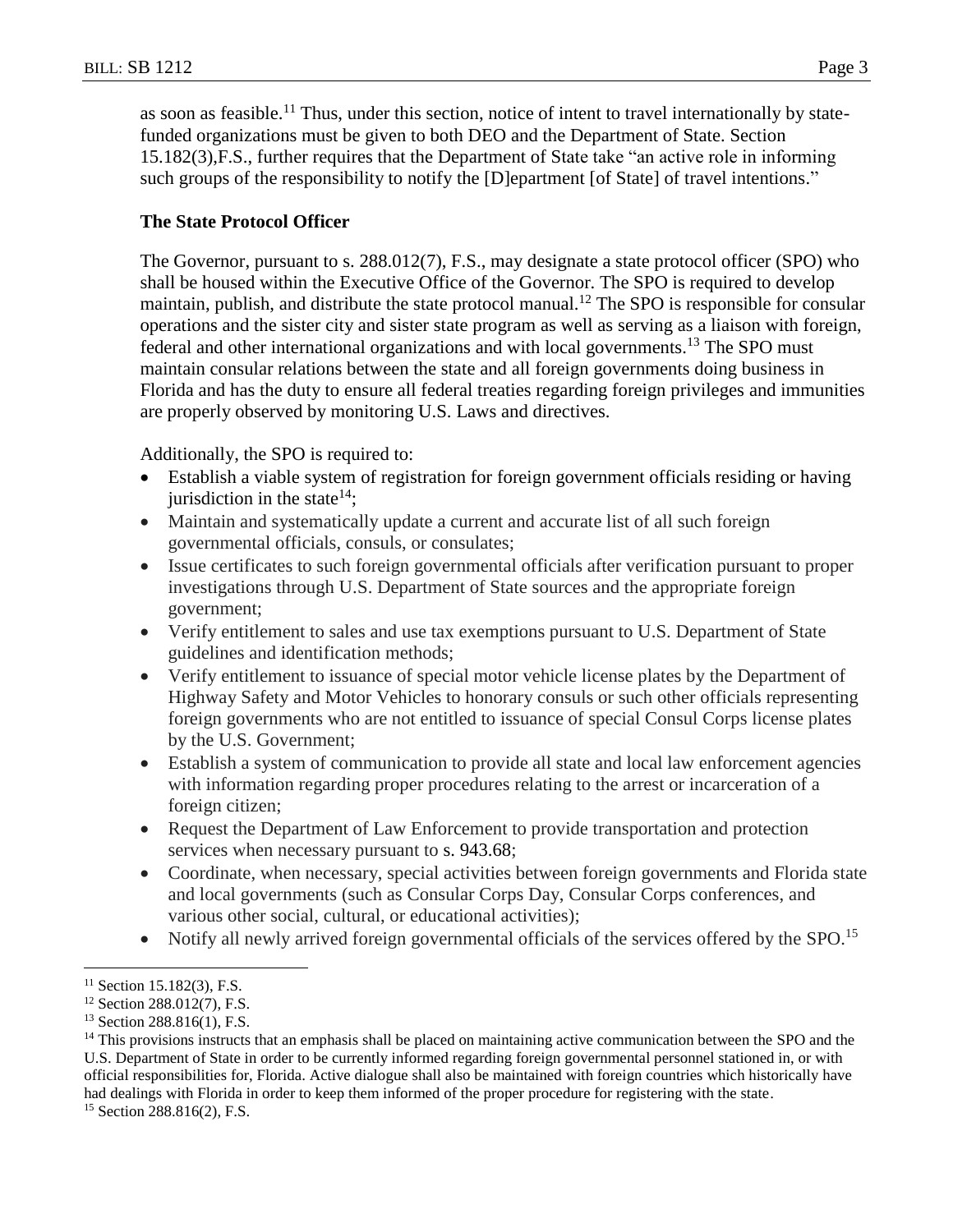The duties of the SPO also include the operation of the sister city and sister state program and establishing such new programs as needed to further global understanding through the interchange of people, ideas, and culture between Florida and the world. In order to accomplish this purpose, the SPO has the power and authority to:

- Coordinate and carry out activities designed to encourage the state and its subdivisions to participate in sister city and sister state affiliations with foreign countries and their subdivisions<sup>16</sup>;
- Encourage cooperation with and disseminate information pertaining to the Sister Cities International Program and any other program whose object is to promote linkages with foreign countries and their subdivisions;
- Maximize any aid available from all levels of government, public and private agencies, and other entities to facilitate such activities;
- Establish a viable system of registration for sister city and sister state affiliations between the state and foreign countries and their subdivisions. Such system shall include a method to determine that sufficient ties are properly established as well as a method to supervise how these ties are maintained; and
- Maintain a current and accurate listing of all such affiliations.<sup>17</sup>

The SPO serves as a contact for the state with the Florida Washington Office, the Florida Congressional Delegation, and United States Government agencies with respect to laws or policies which may affect the interests of the state in the area of international relations.<sup>18</sup> The SPO is directed to direct all inquiries regarding international economic trade development or reverse investment opportunities to Enterprise Florida, Inc.<sup>19</sup> The SPO serves as a liaison with other states regarding international programs of interest to Florida, and investigates and makes suggestions regarding possible areas of joint action or regional cooperation.<sup>20</sup> The SPO is granted the power and has the duty to encourage the relocation of consular offices and multilateral and international agencies and organizations to Florida.<sup>21</sup>

Under s. 288.816(6), F.S., the DEO and EFI must help to contribute an international perspective to the state's development efforts.

## **Citizen Support Organizations**

Citizen support organizations (CSOs) and direct-support organizations (DSOs) are statutorily created private entities that are generally required to be non-profit corporations and are authorized to carry out specific tasks in support of public entities or public causes. The functions

 $\overline{a}$ 

<sup>&</sup>lt;sup>16</sup> Such activities may include a State of Florida sister cities conference. Section 288.816(3)(a), F.S.

<sup>&</sup>lt;sup>17</sup> Sister city affiliations shall not be discouraged between the state and any country specified in s.  $620(f)(1)$  of the federal Foreign Assistance Act of 1961 (22 U.S.C.A. Section  $2370(f)(1)$ ), as amended, with whom the United States is currently conducting diplomatic relations unless a mandate from the United States Government expressly prohibits such affiliations. <sup>18</sup> Section 288.816(4), F.S.

 $19$  *Id.* 

<sup>20</sup> *Id.*

<sup>21</sup> Section 288.816(5), F.S.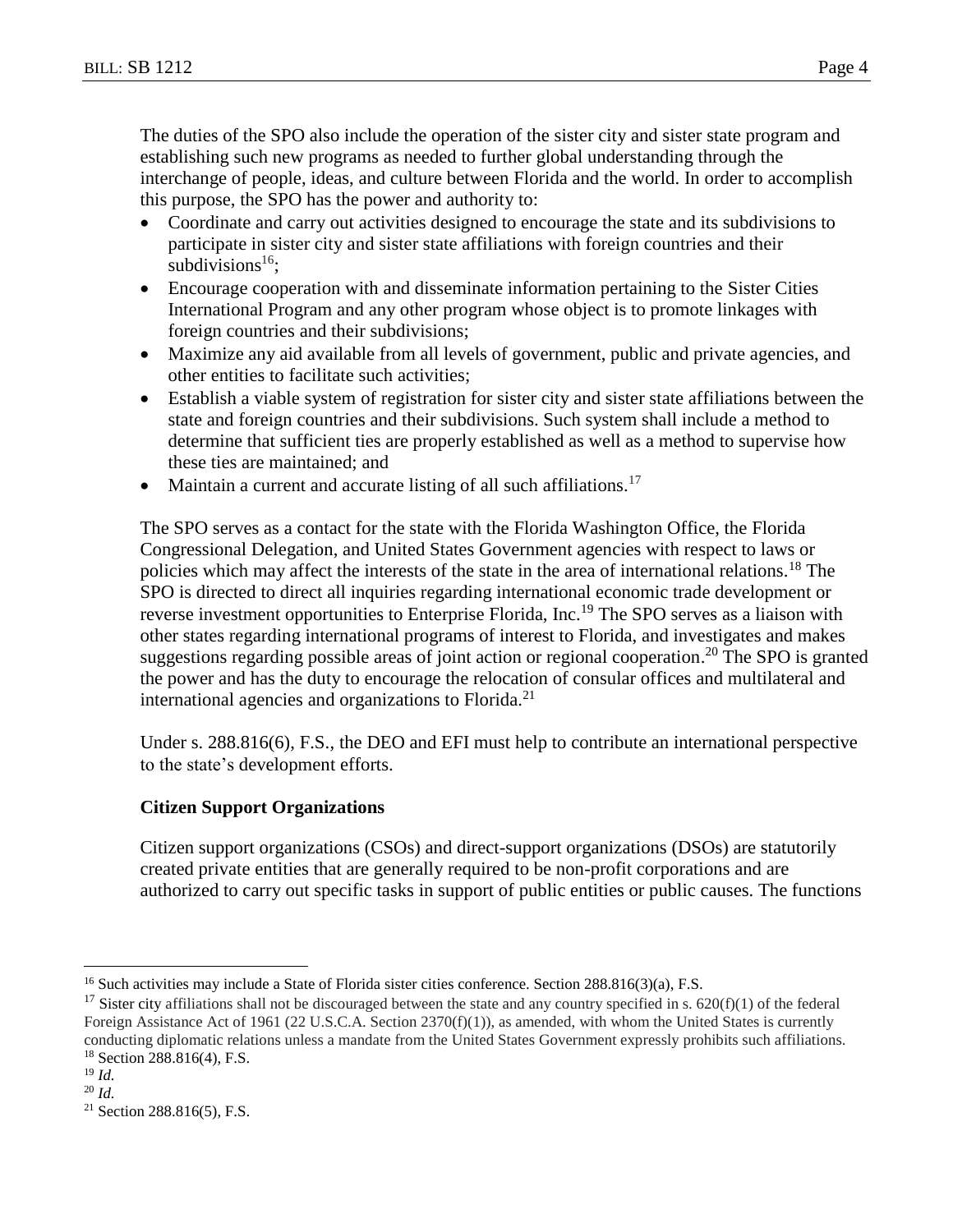and purposes of a CSO or DSO are prescribed by its enabling statute and, for most, by a written contract with the agency the CSO or DSO was created to support.<sup>22</sup>

Legislature created s. 20.058, F.S., to establish a comprehensive set of transparency and reporting requirements for CSOs created or authorized pursuant to law or executive order and created, approved, or administered by a state agency.<sup>23</sup> Specifically, the law requires each CSO to annually submit, by August 1, the following information related to its organization, mission, and finances to the agency it supports: $24$ 

- The name, mailing address, telephone number, and website address of the organization;
- The statutory authority or executive order that created the organization;
- A brief description of the mission of, and results obtained by, the organization;
- A brief description of the organization's plans for the next three fiscal years;
- A copy of the organization's code of ethics; and
- A copy of the organization's most recent federal Internal Revenue Service (IRS) Return of Organization Exempt from Income Tax form (Form 990).<sup>25</sup>

Each agency receiving the above information must make the information available to the public through the agency's website. If the CSO maintains a website, the agency's website must provide a link to that website.<sup>26</sup> Additionally, any contract between an agency and a CSO must be contingent upon the CSO submitting and posting the information.<sup>27</sup> If a CSO fails to submit the required information for two consecutive years, the agency must terminate the contract with the CSO.<sup>28</sup> The contract must also include a provision for ending operations and returning stateissued funds to the state if the authorizing statute is repealed, the contract is terminated, or the organization is dissolved.<sup>29</sup>

By August 15 of each year, the agency must report to the Governor, the President of the Senate, the Speaker of the House of Representatives, and the Office of Program Policy Analysis and Government Accountability the information provided by the CSO. The report must also include a recommendation by the agency, with supporting rationale, to continue, terminate, or modify the agency's association with each CSO. $^{30}$ 

A law creating or authorizing the creation of a CSO must state that the creation or authorization for the CSO is repealed on October 1 of the fifth year after enactment, unless reviewed and saved from repeal by the Legislature. CSOs in existence prior to July 1, 2014, must be reviewed by the Legislature by July 1,  $2019.<sup>31</sup>$ 

 $\overline{a}$ 

 $22$  Because the bill speaks to the establishment of a CSO, the analysis focuses on CSOs. DSOs are subject to the same transparency and reporting requirements as CSOs.

<sup>23</sup> Chapter 2014-96, Laws of Fla.

<sup>24</sup> Section 20.058(1), F.S.

 $25$  The IRS Form 990 is an annual information return required to be filed with the IRS by most organizations exempt from federal income tax under 26 U.S.C. 501.

<sup>&</sup>lt;sup>26</sup> Section 20.058(2), F.S.

<sup>27</sup> Section 20.058(4), F.S.

<sup>28</sup> *Id*.

<sup>29</sup> *Id*.

<sup>30</sup> Section 20.058(3), F.S.

<sup>31</sup> Section 20.058(5), F.S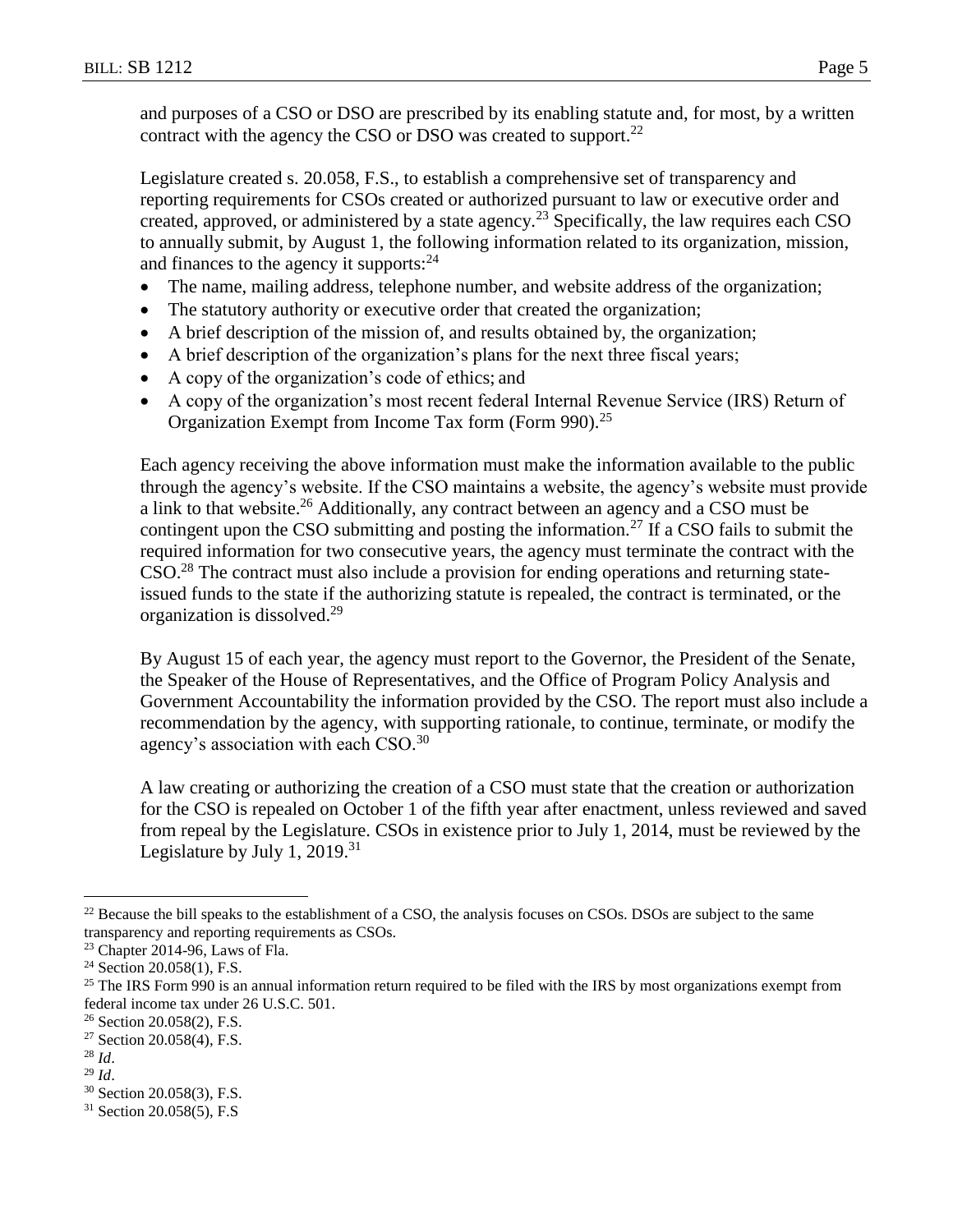## **III. Effect of Proposed Changes:**

**Section 1** amends s. 15.01, F.S., to provide that the Secretary shall serve as the state protocol officer and that the Secretary, in consultation with the Governor and other governmental officials, shall develop, maintain, publish, and distribute the state protocol manual.

**Section 2** amends s. 15.182, F.S., to designate the Department of State as the agency to whom state-funded musical, cultural, or artistic organizations must provide notice of intent to travel internationally.

Section 3 amends s. 288.816(2), F.S., to remove from the SPO's responsibilities the requirement of (i) issuing certificates to such foreign governmental officials after verification pursuant to proper investigations through U.S. Department of State sources and the appropriate foreign governments; and (ii) verifying entitlement to sales and use tax exemptions pursuant to U.S. Department of State guidelines and identification methods.

The bill also amends s. 288.816(3), F.S., and makes permissive the SPO's role regarding sister city and sister state programs. The bill eliminates the requirement of a system of registration for sister city and sister state affiliations as well as the duty to maintain an accurate listing of all such affiliations.

**Section 4** creates 288.8165, F.S., allowing the Office of International Affairs (OIA) within the Department of State to support the establishment of CSOs to provide assistance, funding and promotional support for intergovernmental programs. A CSO must be:

- A Florida corporation not for profit incorporated under chapter 617 and approved by the Department of State:
- Organized and operated to conduct programs and activities; raise funds; request and receive grants, gifts and bequests of money; acquire, receive, hold, invest, and administer, in its own name, securities, funds, objects of value, or other property, real or personal; and make expenditures to or for the direct or indirect benefit of the OIA;
- Determined by the OIA to be consistent with the goals of the office an in the best interests of the State; and
- Approved in writing (by a letter of agreement) by the OIA to operate for the direct or indirect benefit of the office.

The bill specifies operational requirements and annual audit requirement for the CSOs.

The bill grants rulemaking authority to the OIA for the adoptions of rules requiring CSOs to meet certain requirements in order to use the office's administrative services, property, or facilities.

The bill provides for the future repeal of this section on October 1, 2025, unless it is reviewed and saved from repeal by the Legislature.

**Section 5** amends s. 288.012, F.S., to make conforming changes.

**Section 6** provides that the act will take effect on July 1, 2020.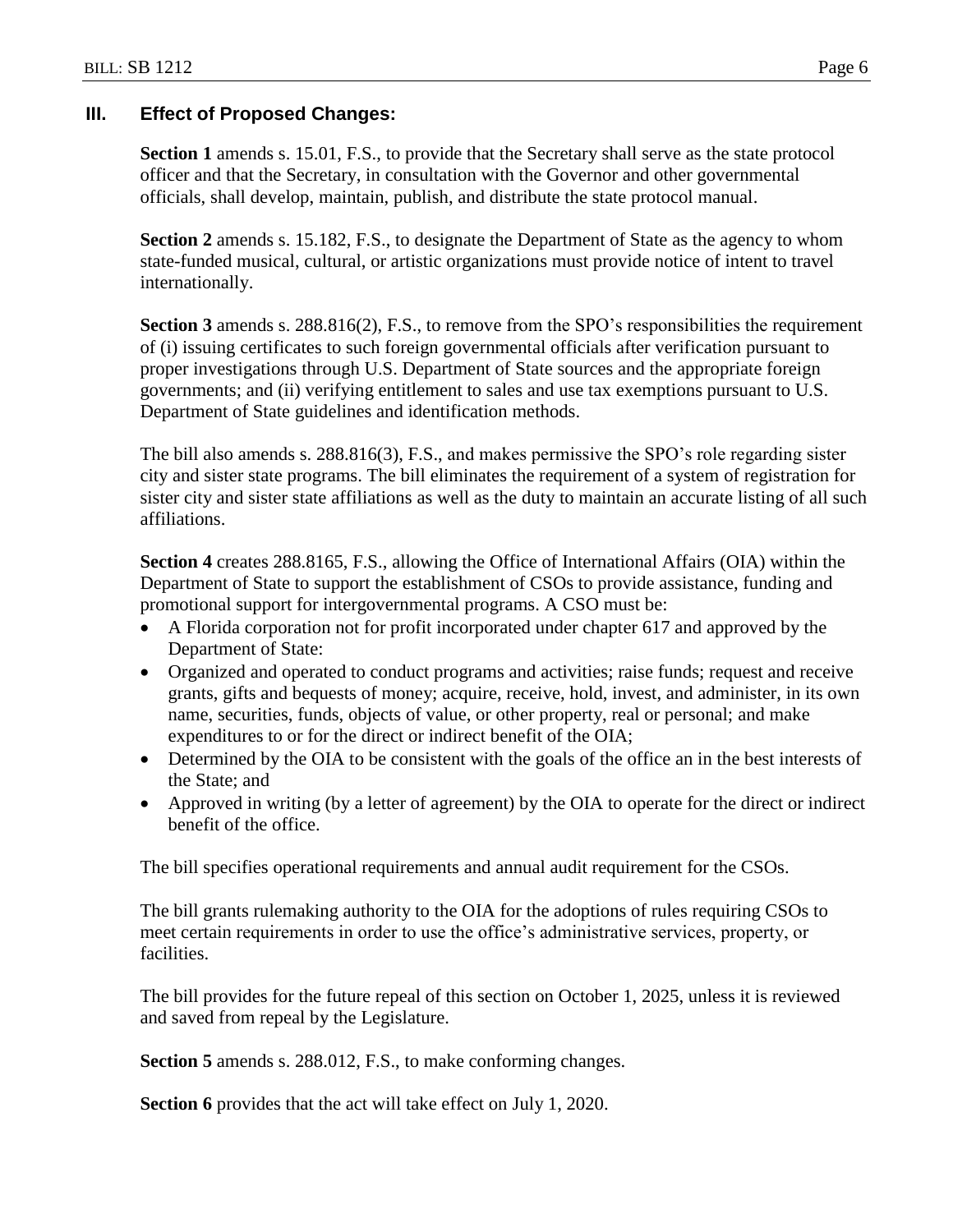## **IV. Constitutional Issues:**

A. Municipality/County Mandates Restrictions:

The mandate restrictions do not apply because the bill does not require counties and municipalities to spend funds, reduce counties' or municipalities' ability to raise revenue, or reduce the percentage of state tax shared with counties and municipalities.

B. Public Records/Open Meetings Issues:

None.

C. Trust Funds Restrictions:

None.

D. State Tax or Fee Increases:

None.

E. Other Constitutional Issues:

None identified.

## **V. Fiscal Impact Statement:**

A. Tax/Fee Issues:

This bill does not impact state or local taxes or fees.

B. Private Sector Impact:

The bill will have an indeterminate fiscal impact on the private sector in the establishment of CSOs and in meeting the audit, transparency and reporting requirements.

C. Government Sector Impact:

The bill may have a minimal impact on government expenditures in the establishment of CSOs. However, the Department of State will experience an indeterminate positive fiscal impact as private resources from CSOs will augment the purpose and programs of the OIA.

# **VI. Technical Deficiencies:**

None.